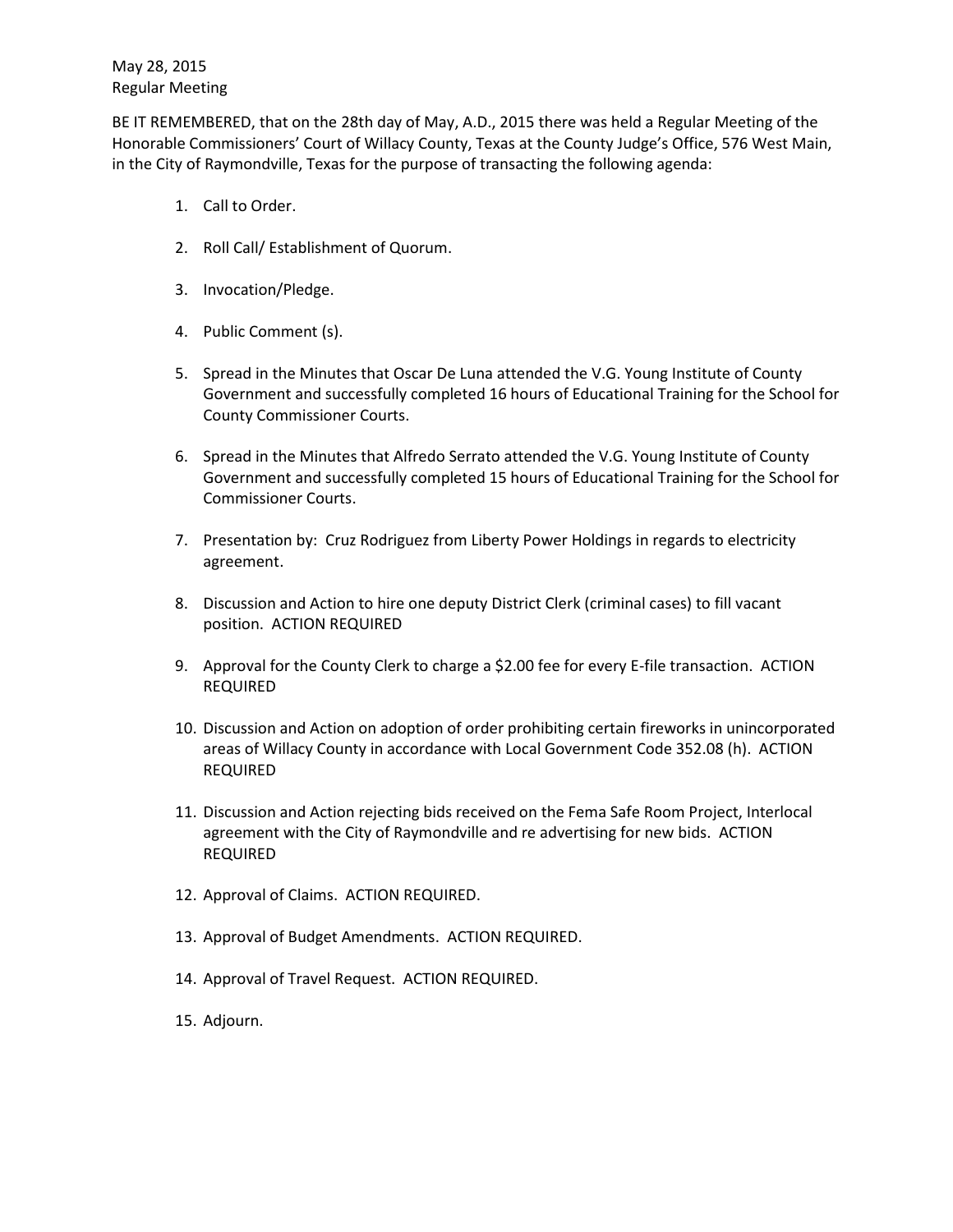> THE COURT MET: PRESENT:

| Aurelio Guerra, Jr., | County Judge,             |                       |
|----------------------|---------------------------|-----------------------|
| Eliberto Guerra,     | Commissioner, Precinct 1, |                       |
| Oscar De Luna,       | Commissioner, Precinct 2, |                       |
| Alfredo Serrato,     | Commissioner, Precinct 3, |                       |
| Eduardo Gonzales,    | Commissioner, Precinct 4, |                       |
| Bernard Ammerman,    | County Attorney,          | Arrived at 10:14 A.M. |
| Ida Martinez,        | County Auditor,           |                       |
| Rebecca Sanchez,     | County Clerk Deputy,      |                       |

WHEREUPON, the Court was opened to the following proceedings were had to wit:

PERSONS VISITING THE COURT: Cruz Rodriguez Gilbert Lozano

- 1. Call to Order Chairman Aurelio Guerra, Jr.
- 2. Roll Call/Establishment of Quorum All Present
- 3. Invocation Commissioner Gonzales Pledge Commissioner Guerra
- 4. Public Comment(s) None

Agenda # 5 SPREAD IN THE MINUTES THAT OSCAR DE LUNA ATTENDED THE V.G. YOUNG INSTITUTE OF COUNTY GOVERNMENT AND SUCCESSFULLY COMPLETED 16 HOURS OF EDUCATIONAL TRAINING FOR THE SCHOOL FOR COUNTY COMMISSIONER COURTS

As per the Chairman, spread in the minutes that Oscar De Luna attended the V.G. Young Institute of County Government and successfully completed 16 hours of Educational Training for the School for County Commissioner Courts.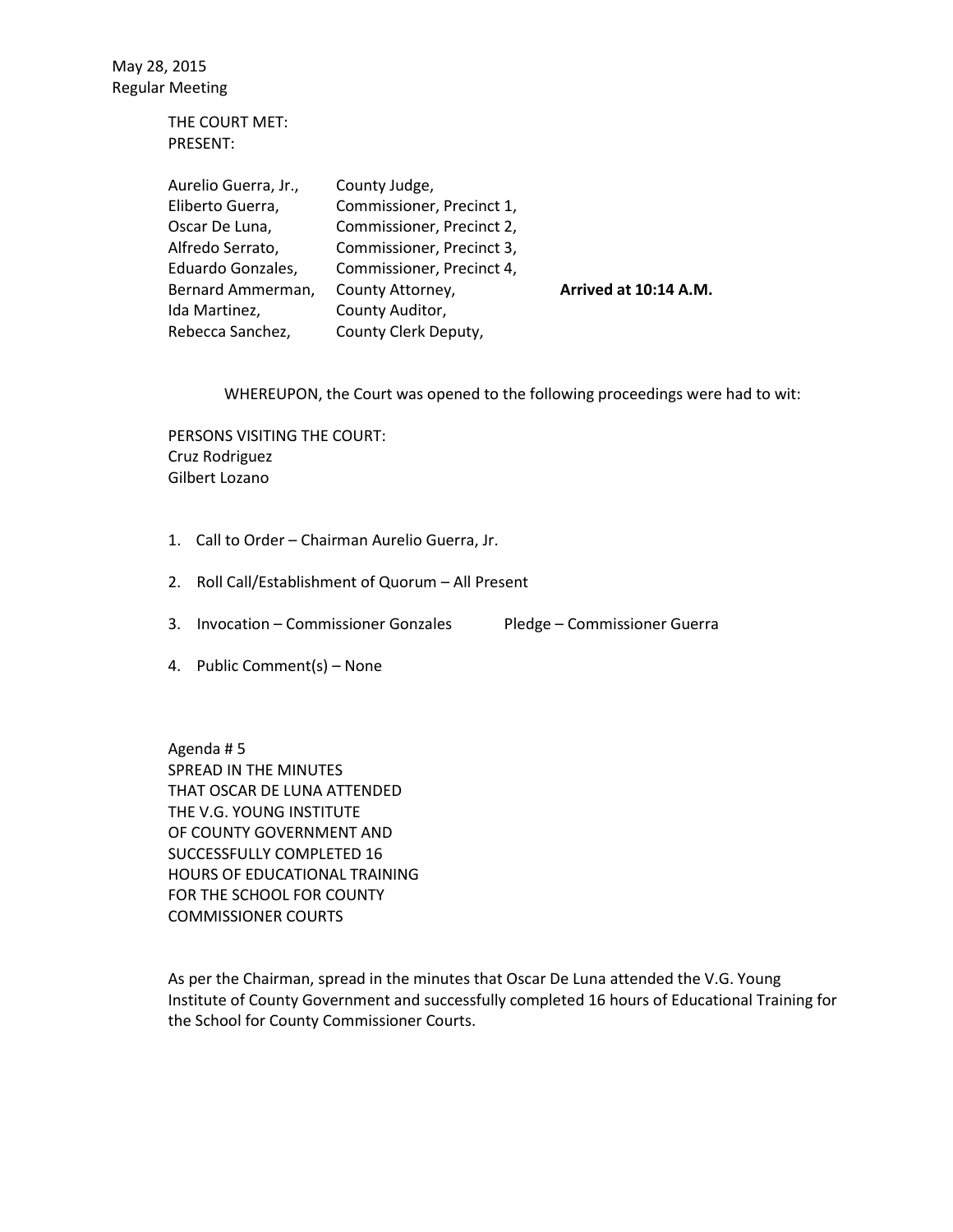> Agenda # 6 SPREAD IN THE MINUTES THAT ALFREDO SERRATO ATTENDED THE V.G. YOUNG INSTITUTE OF COUNTY GOVERNMENT AND SUCCESSFULLY COMPLETED 15 HOURS OF EDUCATIONAL TRAINING FOR THE SCHOOL OF COMMISSIONER COURTS

As per the Chairman, spread in the minutes that Alfredo Serrato attended the V.G. Young Institute of County Government and successfully completed 15 hours of Educational Training for the School for Commissioner Courts.

Agenda # 7 PRESENTATION BY: CRUZ RODRIGUEZ FROM LIBERTY POWER HOLDINGS IN REGARDS TO ELECTRICITY AGREEMENT

Presentation by Cruz Rodriguez from Liberty Power Holdings in regards to electricity agreement.

Agenda # 8 DISCUSSION AND ACTION TO HIRE ONE DEPUTY DISTRICT CLERK (CRIMINAL CASES) TO FILL VACANT POSITION

Motion was made by Commissioner Gonzales, seconded by Commissioner De Luna for denial of hiring one Deputy District Clerk (Criminal Cases) to fill vacant position, continue with the freeze of hiring. Motion was put before the Court by the Chairman. Commissioners Guerra, De Luna, Serrato and Gonzales voting AYE. NAYS NONE. Motion was declared carried.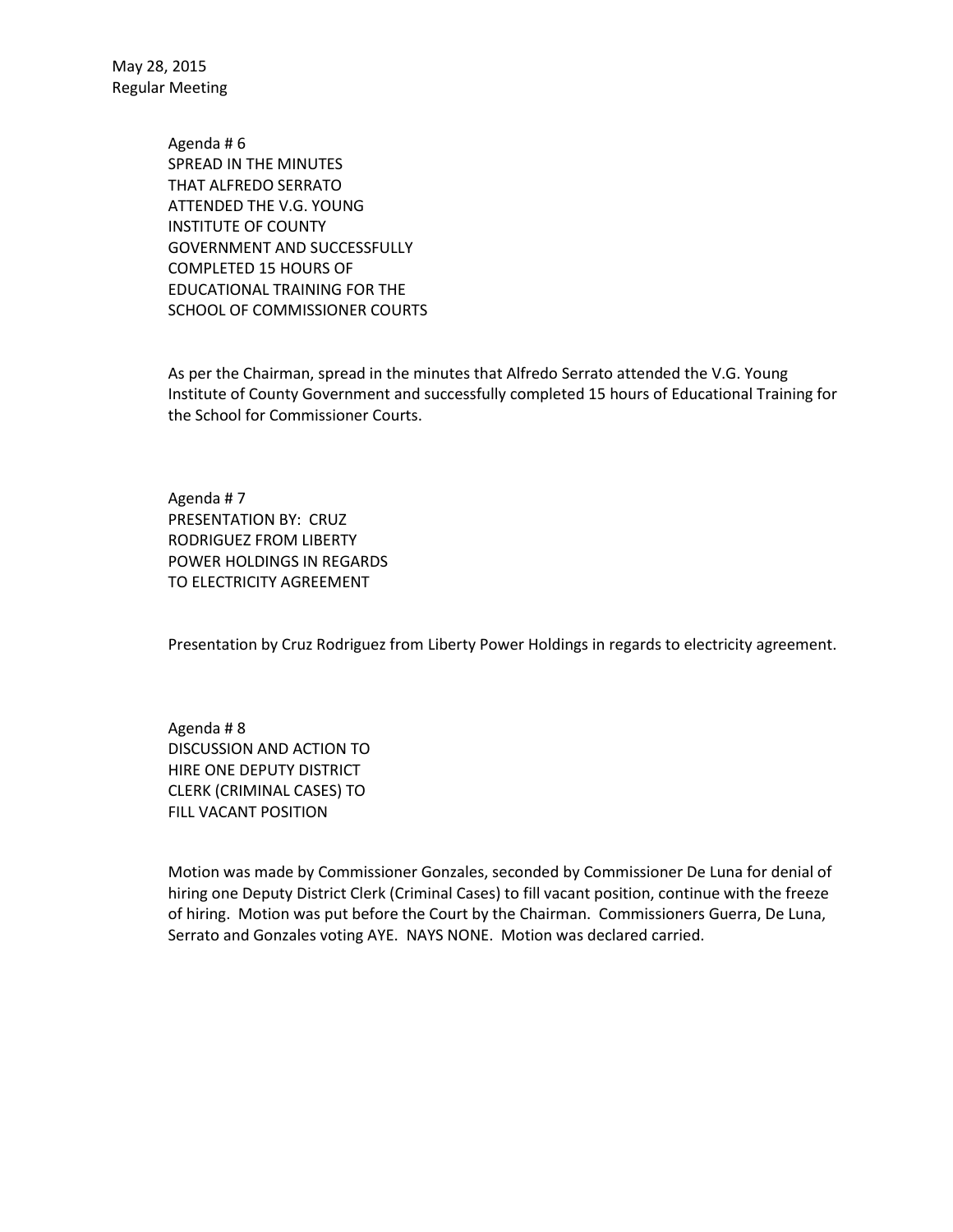> Agenda # 9 IN REGARDS TO APPROVAL FOR THE COUNTY CLERK TO CHARGE A \$2.00 FEE FOR EVERY E-FILE TRANSACTION

Motion was made by Commissioner Gonzales, seconded by Commissioner Serrato for approval for the County Clerk to charge a \$2.00 fee for every E-file transaction. Motion was put before the Court by the Chairman. Commissioners Guerra, De Luna, Serrato and Gonzales voting AYE. NAYS NONE. Motion was declared carried.

Agenda # 10 DISCUSSION AND ACTION ON ADOPTION OF ORDER PROHIBITING CERTAIN FIREWORKS IN UNINCORPORATED AREAS OF WILLACY COUNTY IN ACCORDANCE WITH LOCAL GOVERNMENT CODE 352.08 (H)

Motion was made by Commissioner Gonzales, seconded by Commissioner De Luna for approval on the adoption of order prohibiting certain fireworks in unincorporated areas of Willacy County in accordance with Local Government Code 352.08 (h). Motion was put before the Court by the Chairman. Commissioners Guerra, De Luna, Serrato and Gonzales voting AYE. NAYS NONE. Motion was declared carried.

Agenda # 11 DISCUSSION AND ACTION REJECTING BIDS RECEIVED ON THE FEMA SAFE ROOM PROJECT, INTERLOCAL AGREEMENT WITH THE CITY OF RAYMONDVILLE AND RE ADVERTISING FOR NEW BIDS

Motion was made by Commissioner Guerra, seconded by Commissioner Gonzales for approval of rejecting bids received on the Fema Safe Room Project, Interlocal Agreement with the City of Raymondville and re-advertising for new bids. Motion was put before the Court by the Chairman. Commissioners Guerra, De Luna, Serrato and Gonzales voting AYE. NAYS NONE. Motion was declared carried.